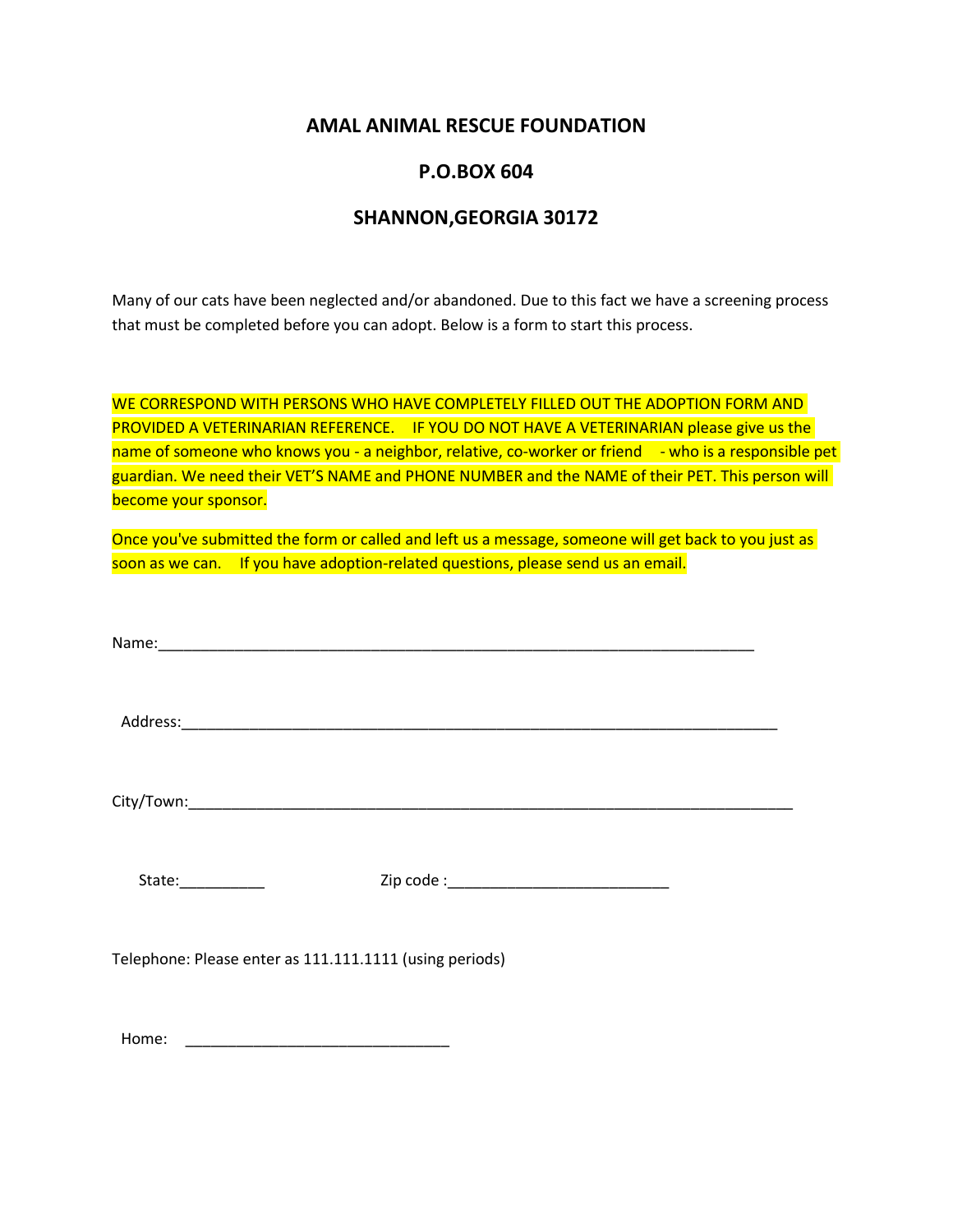| Will the cat be kept indoors?  Yes______ No______                  |
|--------------------------------------------------------------------|
| Do you have other cats now? Yes______ No_____                      |
|                                                                    |
| What is each cat's name and age:                                   |
|                                                                    |
|                                                                    |
|                                                                    |
|                                                                    |
|                                                                    |
|                                                                    |
|                                                                    |
|                                                                    |
|                                                                    |
|                                                                    |
|                                                                    |
|                                                                    |
|                                                                    |
|                                                                    |
|                                                                    |
| Are all cats listed under your name at your veterinarian's office? |
|                                                                    |
| Yes________ No________ NA_______                                   |
|                                                                    |

If NO - please list the cat's name and the guardian's name in the comments section at the bottom of the <mark>form.</mark>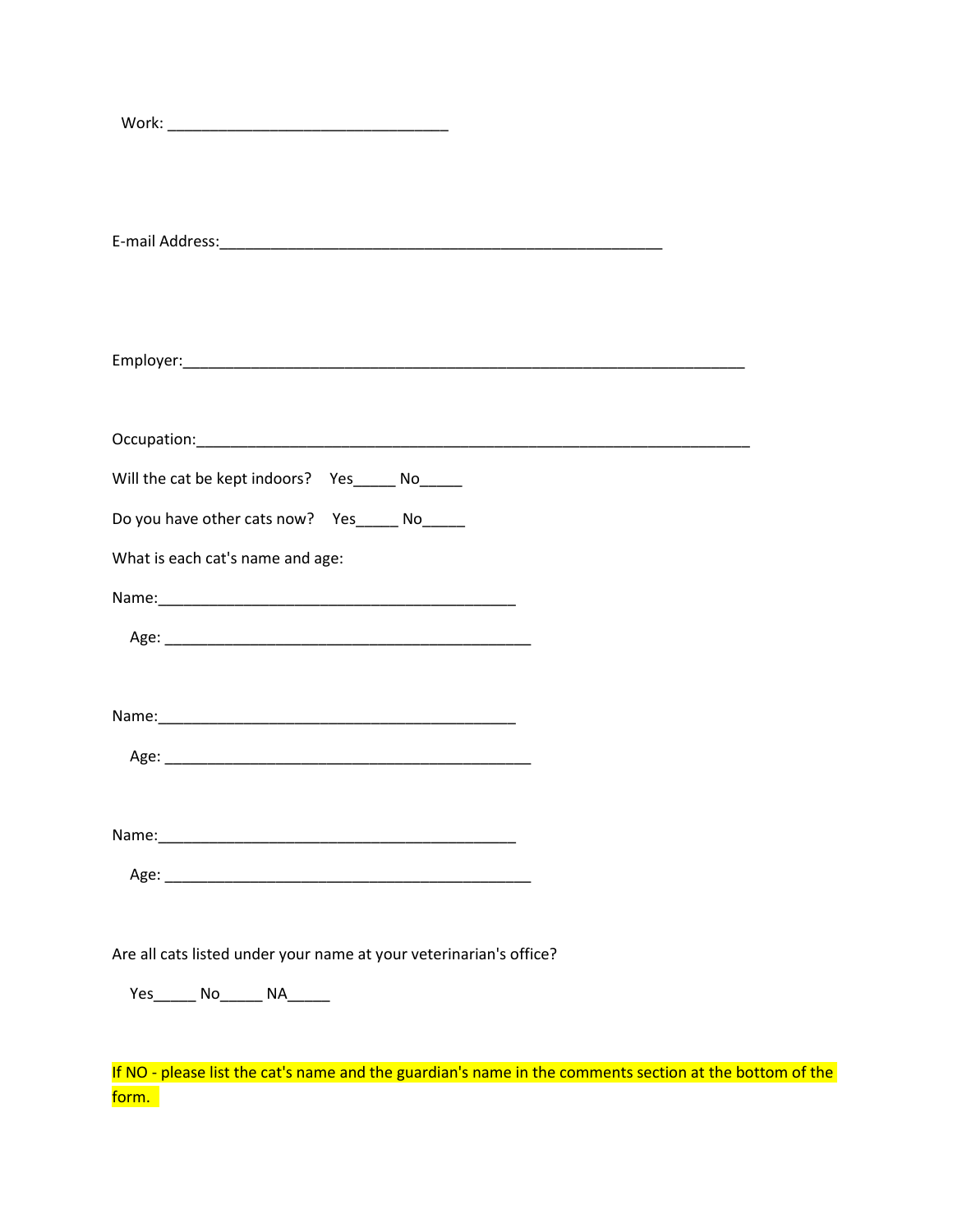| Are your current cats declawed?          | Yes |      |  |
|------------------------------------------|-----|------|--|
| Have you declawed your cats in the past? |     | Yes. |  |

Are they spayed or neutered? Yes\_\_\_\_\_ No\_\_\_\_\_ NA\_\_\_\_\_

Up-to-date on rabies/distemper? Yes\_\_\_\_\_ No\_\_\_\_\_\_ NA\_\_\_\_\_

If no cats currently, how long since your last cat?

Do you have other animals now? Yes\_\_\_\_\_ No\_\_\_\_\_

Please list each animal's name, age, and type of pet:

Are all animals listed under your name at your veterinarian's office? Yes\_\_\_\_\_ No\_\_\_\_\_ NA\_\_\_\_\_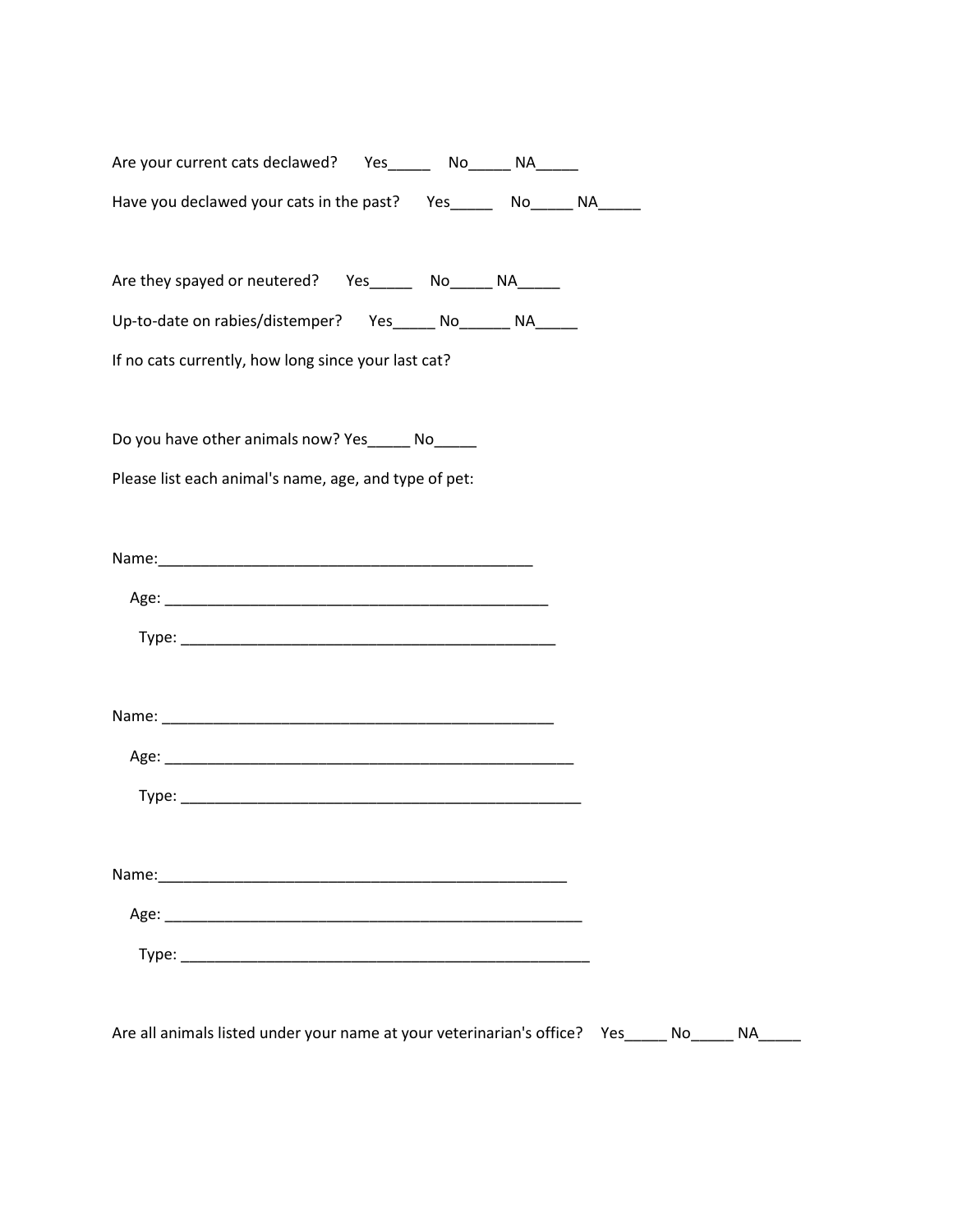If NO - please list the animal's name and the guardian's name in the comments section at the bottom of the form.

Are they spayed or neutered? Yes Mo MA

Up-to-date on rabies/distemper? Yes \_\_\_\_ No \_\_\_\_ NA

The Veterinary Reference information (yours or your sponsor's) is REQUIRED:

Who is your veterinarian?

What is her/his phone number?

Please enter as 111.111.1111 (using periods)

If you do not have a veterinary reference, please supply us with the name of someone who knows you a neighbor, relative, co-worker or friend - who is a responsible pet guardian. They will become your 'sponsor'.

Sponsor Name:\_\_\_\_\_\_\_\_\_\_\_\_\_\_\_\_\_\_\_\_\_\_\_\_\_\_\_\_\_\_\_\_\_\_\_\_\_\_\_\_\_

What is her/his phone number?

Please enter as 111.111.1111 (using periods)

What is her/his relation to you?

Sponsor's veterinarian?<br>
Sponsor's veterinarian?

What is the vet's phone number? The same state of the same state of the same state of the same state of the same state of the same state of the same state of the same state of the same state of the same state of the same s

Name(s) of sponsor's  $pet(s)$ ?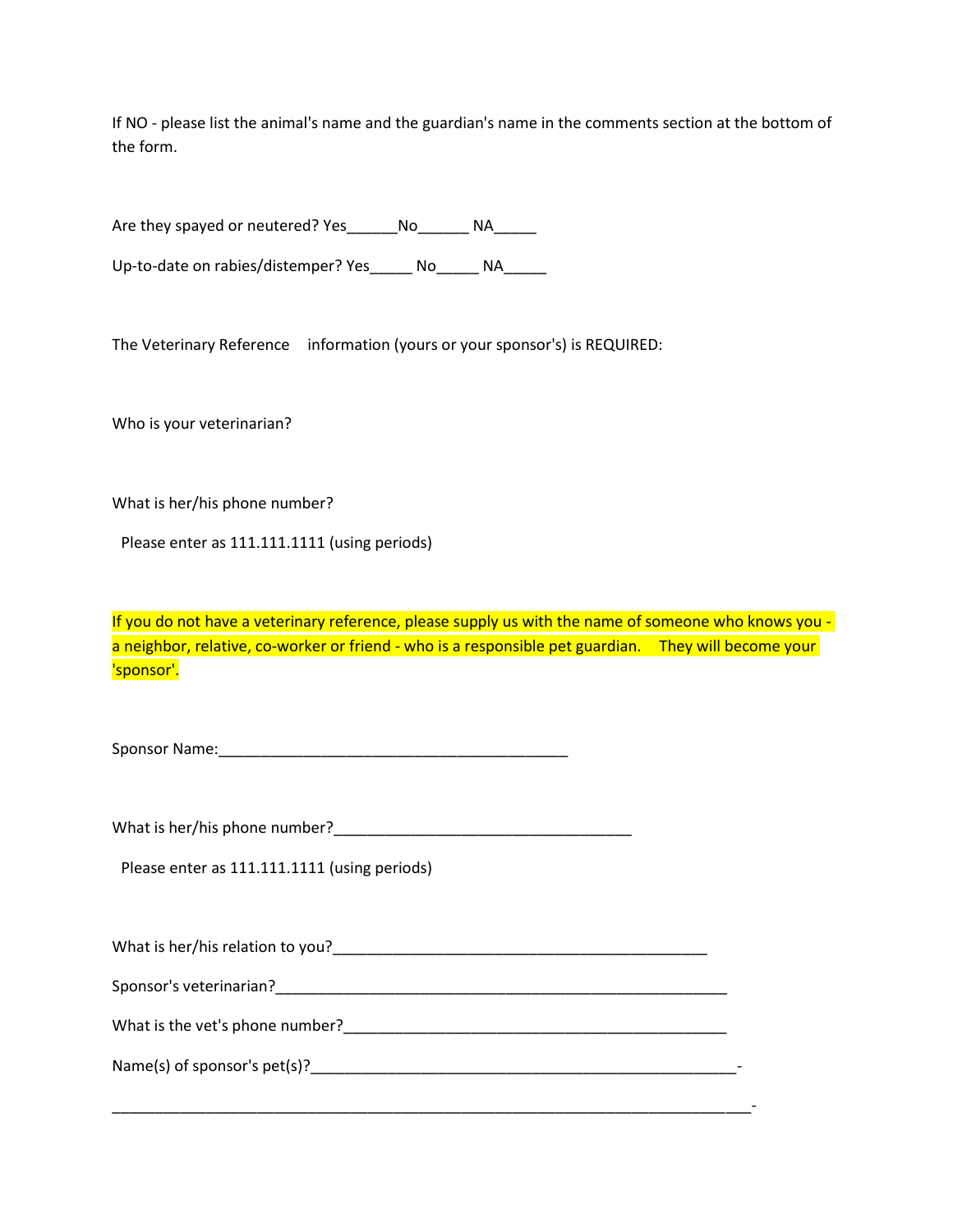What brand of dry food do you use? **What brand of dry food do you use?** 

What brand of canned food do you use? \_\_\_\_\_\_\_\_\_\_\_\_\_\_\_\_\_\_\_\_\_\_\_\_\_\_\_\_\_\_\_\_\_\_\_\_\_\_\_\_\_\_\_

Do you agree NOT to have this cat declawed? Yes\_\_\_\_\_ No\_\_\_\_\_

How many children in your family? \_\_\_\_\_

How old? \_\_\_\_\_\_\_\_\_\_\_\_\_\_\_\_\_\_\_\_\_\_\_\_\_\_

Do you live in a house or an apartment? \_\_\_\_\_\_\_\_\_\_\_\_\_\_\_

How long have you been at your present location?

If renting, do you have your landlord's permission to have a cat?

Yes\_\_\_\_\_\_\_ No\_\_\_\_\_\_\_ NA\_\_\_\_\_\_\_

Landlord's name and phone number:\_\_\_\_\_\_\_\_\_\_\_\_\_\_\_\_\_\_\_\_\_\_\_\_\_\_\_\_\_\_\_\_\_\_\_\_\_\_\_\_\_\_\_\_\_\_\_\_\_\_

If you must move, will you take your cat with you?

Yes\_\_\_\_\_\_\_ No\_\_\_\_\_\_\_

Do you agree to be called from time to time to find out how the cat is doing?

Yes\_\_\_\_\_\_ No\_\_\_\_\_\_

Why do you want a

cat?